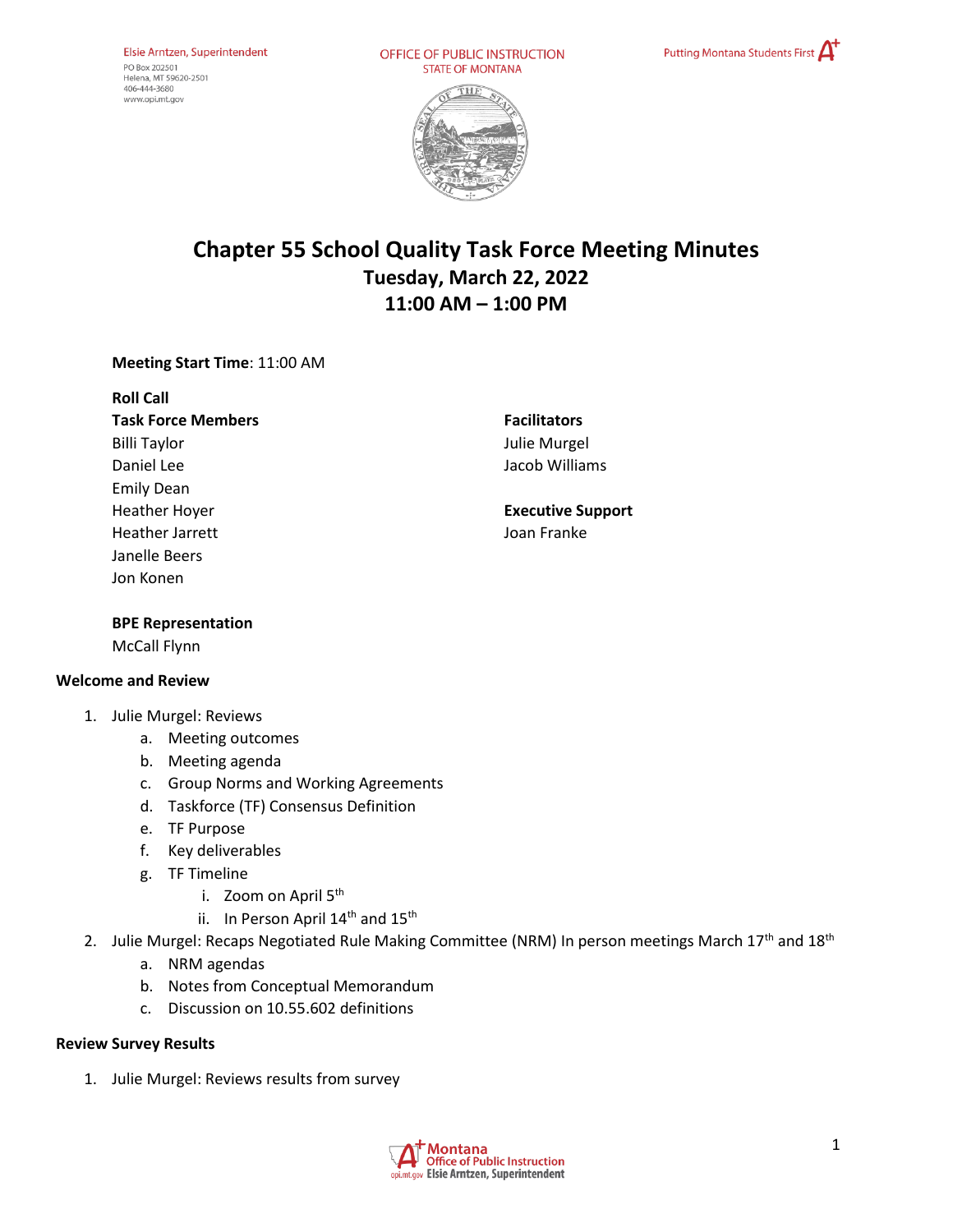- 2. Julie Murgel: Asks TF if they would like a deeper analysis of current data responses or if they would like more responses.
	- a. Jon Konen: More responses from more organizations to get more data is essential. More than just 54 responses.
	- b. Heather Jarrett: seconds Jon's suggestion to get more data
- 3. Heather Hoyer: Asks Emily Dean if this was pushed out once on the daily dispatch for all admin and school board members. Could it be pushed out again?
	- a. Emily Dean: yes, it could be included in the monthly communication that goes out this week.

# **Working Plan**

- 1. Jacob Williams: Reviews the developed plan to complete conceptual changes:
	- a. Finalize areas for conceptual change/topics March  $22^{nd}$
	- b. Collect all input on "discussion of change" and "rationale" comments completed by April  $5<sup>th</sup>$  and review on April 5<sup>th</sup> (completed as homework)
	- c. Agency team draft redlines completed by April  $12<sup>th</sup>$
	- d. Finalize recommendations/redlines April  $14<sup>th</sup>$  and  $15<sup>th</sup>$ 
		- i. Dan Lee: Is this compressed format hard and fast? Some of the discussions we have may be difficult to complete in this timeframe. He is wondering if it is possible to push the timeline back a month or so?
			- 1. Julie Murgel: The notion is to find how to support the TF thinking and then write draft red line versions that can be brought back to the TF to ensure the ideas were captured within the recommended redline changes. It will have to be up to the TF if they want more time on particular conceptual changes. There are pieces that could be brought forward first and recommended to the Superintendent which do not The agency staff want to provide support to the task force to get rules on pen and paper
			- 2. Jacob Williams: We want to make as much progress as we can by the  $14<sup>th</sup>$  and  $15<sup>th</sup>$ . We can reassess where we are when that time comes.
			- 3. Dan Lee: He understands the complexity of all the moving pieces.
		- ii. Emily Dean: Will the TF have the data we discussed? Like the impact on librarians with the proposed changes? Is it possible to see a first draft of redlines at the April  $5<sup>th</sup>$  meeting?
			- 1. Julie: The data is a critical piece. She wants to get an idea what data the TF would really like to see so it can be gathered and brought to the group. It will be a push to have the redlines ready by the  $12^{th}$ . Some could be ready by the  $5^{th}$  but not all of the chapter.
		- iii. Jacob Williams: To help inform the TF for homework, there is some questions in the chart for Nathan around library media specialist data. Can we get that data to the TF in time for the homework?
			- 1. Julie: They will be meeting to review all of the data that is needed. Nathan is a ware of the data.

# **Working Copy – Conceptual Memorandum**

- 1. Jacob Williams: Reviews the work completed so far on conceptual memorandum.
- 2. McCall Flynn: Asks if mentorship and induction should be included? It hasn't been talked about yet in Ch55 but was discussed in Ch57.
	- a. Julie: We probably should include it
	- b. Jon Konen: agrees
	- c. Julie: Asks if we're looking at just teacher mentorship or if we're looking at other roles as well. Decides it will be broader to start then TF will go from there.

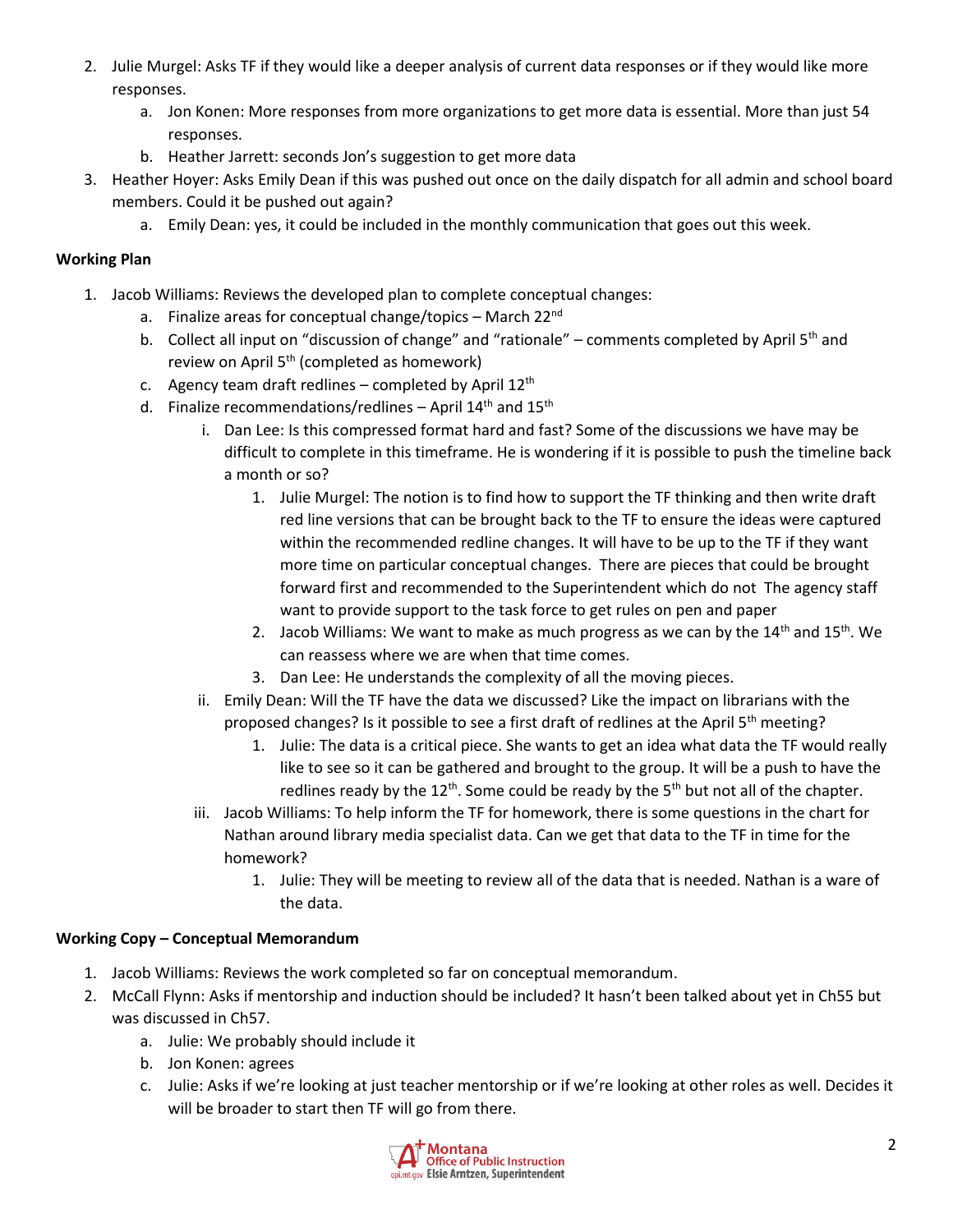3. Jacob Williams: Assigning topics to TF members for homework to continue discussion on rationale and proposed changes

| <b>Essential Elements of Quality Schools</b>    | <b>Meaningful</b><br><b>Accreditation Process</b> | <b>Response to</b><br><b>Accreditation</b> | <b>School Improvement</b> |
|-------------------------------------------------|---------------------------------------------------|--------------------------------------------|---------------------------|
| What                                            | <b>How</b>                                        | <b>So What</b>                             | <b>Now What</b>           |
| Student growth                                  | <b>Accreditation process</b>                      | <b>ARM flexibility</b>                     | <b>Continuous school</b>  |
| <b>Billi Taylor</b>                             | <b>Heather Hover</b><br>$\bullet$                 | <b>Variance to standards</b>               | improvement               |
| <b>Heather Jarrett</b>                          | Daniel Lee<br>$\bullet$                           | Jacob Williams                             | Jacob Williams            |
| Staffing ratios for library media specialists   | <b>Billi Taylor</b><br>٠                          | Julie Murgel                               | Julie Murgel              |
| <b>Heather Jarrett</b>                          |                                                   |                                            |                           |
| Nathan Miller                                   | <b>Accreditation categories</b>                   |                                            |                           |
| Graduation requirements and high school credits | Heather Hoyer<br>$\bullet$                        |                                            |                           |
| and Post-secondary readiness                    | Daniel Lee<br>٠                                   |                                            |                           |
| <b>Heather Hoyer</b>                            | <b>Bill Taylor</b><br>$\bullet$                   |                                            |                           |
| Daniel Lee<br>$\bullet$                         |                                                   |                                            |                           |
| <b>Basic Education Programs</b>                 | Local control                                     |                                            |                           |
| <b>Heather Jarrett</b><br>٠                     | <b>Emily Dean</b>                                 |                                            |                           |
| Julie Murgel<br>$\bullet$                       |                                                   |                                            |                           |
| Program delivery                                |                                                   |                                            |                           |
| Julie will ask for OPI program staff to review? |                                                   |                                            |                           |
| <b>Staffing ratios for school counselors</b>    |                                                   |                                            |                           |
| Janelle Beers<br>٠                              |                                                   |                                            |                           |
| SEL and Mental well-being                       |                                                   |                                            |                           |
| Jon Konen                                       |                                                   |                                            |                           |
| School climate/Family and community engagement  |                                                   |                                            |                           |
| Jon Konen                                       |                                                   |                                            |                           |
| Paraprofessional and substitute requirement     |                                                   |                                            |                           |
| Tony Warren                                     |                                                   |                                            |                           |
| <b>Mentorship and Induction</b>                 |                                                   |                                            |                           |
| McCall Flynn                                    |                                                   |                                            |                           |
| Julie Murgel<br>٠                               |                                                   |                                            |                           |

### **Discussion of current proposals**

- 1. Meaningful accreditation process Tiered system
	- a. Heather Hoyer: The current system we have in place is an approval system rather than an accreditation system. A true accreditation system requires self-evaluation and reflection at your practice, not just the checkbox system used now.
		- i. Dan Lee: Agrees. You can't accredit yourself every year. A district should reflect, check how they stand compared to state and federal standards, and have some goal setting.
		- ii. Jon Konen: What Dan has said sounds like what Cognia provides.
		- iii. Dan: Likes Cognia but the question is if all districts can afford it.
		- iv. Jon: Right, it is also a state decision as well.
		- v. Billi Taylor: Cost for small schools is a big barrier in using Cognia. We need to consider the capacity of small schools. If there is added preparation for Cognia to come in, small schools only have one person to do those tasks rather than a team.
	- b. Jacob Williams: When we talk about a tiered system, are we talking about it in terms of how much support the state may need to look into a school based on performance?
		- i. McCall Flynn: Discussed a tiered system as the cycle of accreditation. Schools that are consistently in regular status could be in a three- or five-year cycle and schools that need more assistance in a one- or two-year status.